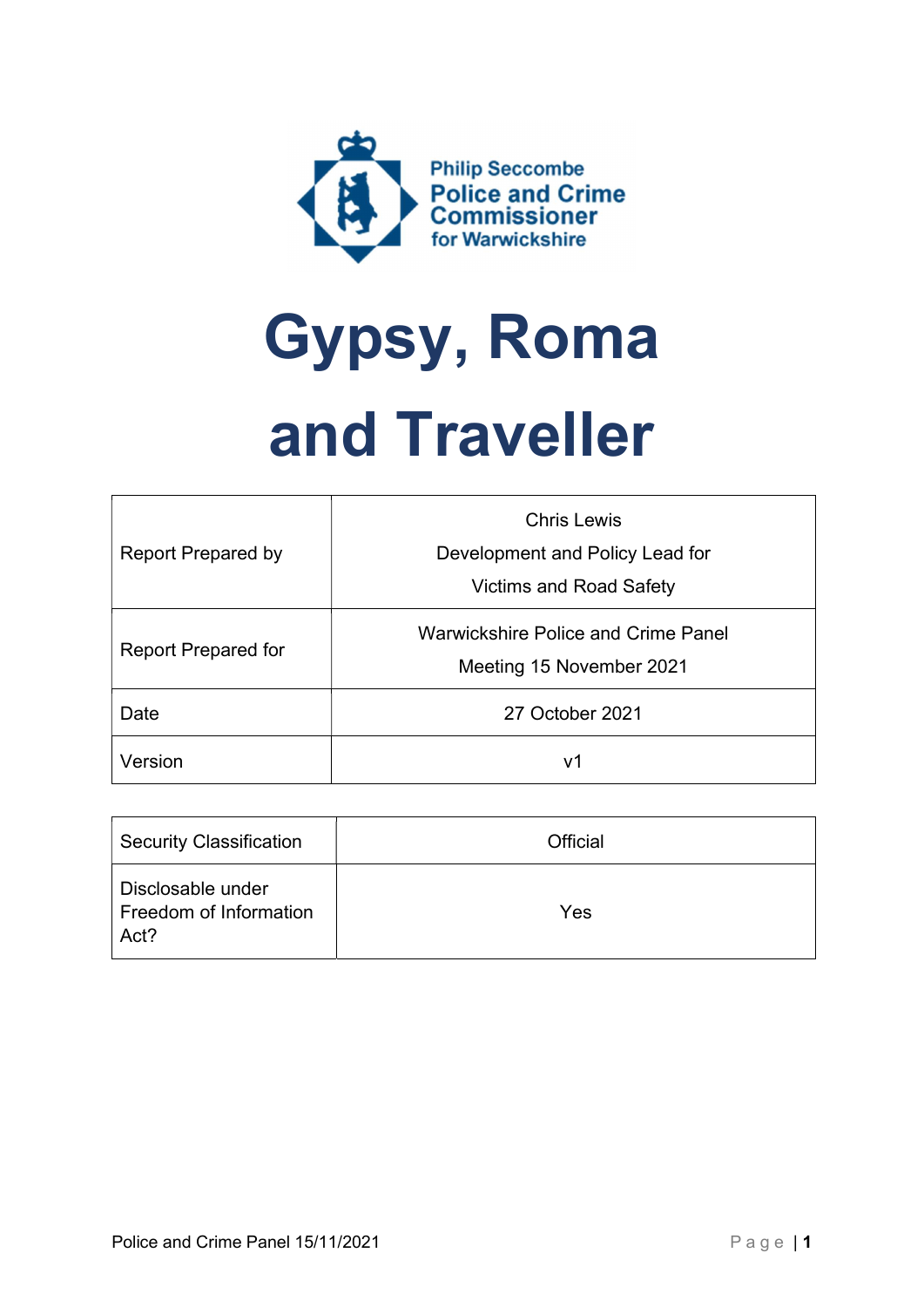# Briefing Note Gypsy, Roma and Traveller

This report seeks to give a national, regional and local perspective on current Gypsy, Roma, Traveller (GRT) issues for the Police and Crime Panel to consider. Within the narrative the role and actions of the Warwickshire Police and Crime Commissioner will be clearly identified.

## 1. National

Tthere is one main issue to consider at the national level – the forthcoming Police, Crime, Sentencing and Courts Act 2022., which brings about the criminalisation of civil trespass. The Bill is currently in the House of Lords at Committee stage but will return to the House of Commons in the not too distant future for the statute to became enshrined in law.

The Government has in addition published a draft 'Statutory Guidance for Police on Unauthorised Encampments'. Whilst it is a draft document it is still very useful reading for any interested parties.

The core of this legislative change allows the 2022 Act to introduce sections 60C to 60E of the the Criminal Justice and Public Order Act 1994. Section 60C effectively criminalises civil trespass. In other words s60C makes it a criminal offence to reside on land without consent, in or with a vehicle, and provides associated seizure and forfeiture powers. Existing sections 61 to 62E have been strengthened.

The Commissioner has been close to these legislative changes as Mr Martin Rone-Clarke, as the Warwickshire Police Gypsy and Traveller Liaison Officer, sits on the National Police Chiefs Council - GRT Working Group. This group works closely with the Government and advises on GRT policy and legislative change.

It is recognised that this legislation and the background is both complex and sensitive. The legislative changes are broadly welcomed but with some reservation. There is a fear that criminalisation will lead to unrealistic expectations and demands on the police that cannot be met, and may well be unjustified and disproportionate to unauthorised encampment situations that present.

Even though the new legislation will bring powers of arrest, seizure and forfeiture the execution of those powers can only be deployed in a framework of justification, proportionality, legality and absolute necessity. All public sector agencies dealing with an unauthorised encampment have obligations under the Equalities Act 2010 and also Article 8 of the Human Rights Act 1998 – the right to privacy.

It would be wholly wrong to expect the police to deploy and summarily arrest people and seize vehicles, their homes and their property. Such actions will have the potential to provoke disorder and resistance. The logistical impact on the police would also require very careful assessment.

In the context of resistance to this impending legislation it is appropriate to document the reaction of the Gypsy, Roma and Traveller community and their spokespersons to this situation. It is probably accurate to say that feelings are hostile and it is presumed that the new legislation will get tested by way of challenge. That's not to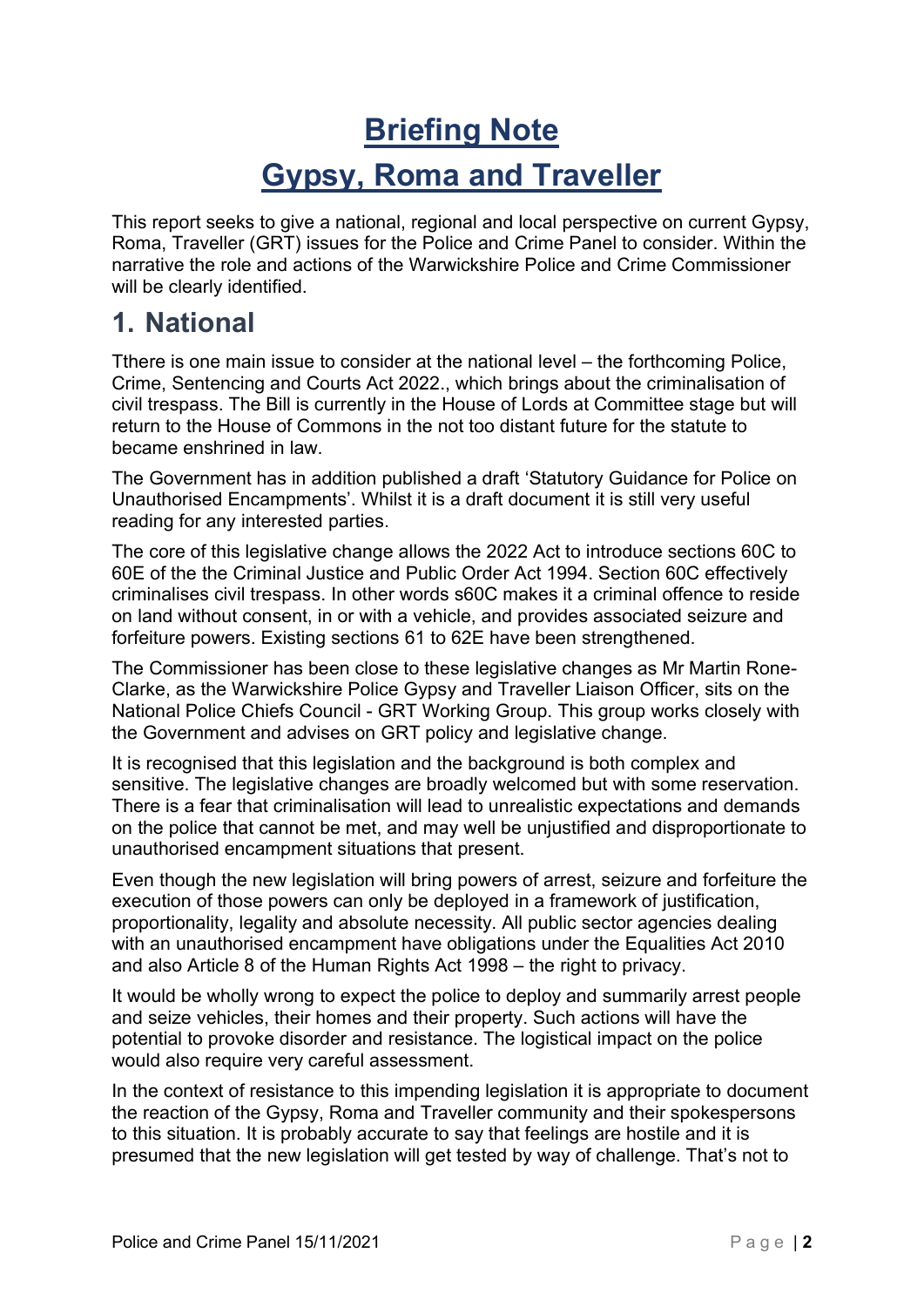say appropriate authorities should shirk away from the challenges of unauthorised encampments, but use of the new legislation needs to be skilful and judicious.

Another feature of this landscape that needs to be considered is the longer term issue of housing and suitable accommodation for those who wish to exercise and maintain the nomadic lifestyle. Long term lack of availability and access to suitable accommodation adds to the complexities and tensions in finding longer term sustainable solutions for many people from GRT communities.

### 2. Regional

From a regional perspective, the Warwickshire approach to interacting with GRT communities and unauthorised encampments is progressive and effective. It could be argued that we have achieved more than some of our neighbours and the Commissioner was very instrumental in establishing the GRT Liaison Officer post occupied very effectively by Martin Rone-Clarke.

Without doubt Martin is a subject matter expert and brings successful resolutions to challenging situations on a regular basis. That said, the West Midlands Region is committed to developing greater regional expertise and effectiveness by establishing a working group under senior police command. Warwickshire will be a very active participant.

#### 3. Warwickshire

In Warwickshire there has been significant improvements in dealing with unauthorised encampments over the last few years. Recognising there was a lack of coordination and consistency across the county, in 2016 the Commissioner took the initiative to create the Warwickshire Unauthorised Encampments Protocol.

This Protocol has led to far better coordinated responses to such encampments and has been noted both regionally and nationally as best practice. The Commissioner passed responsibility for the Protocol to Warwickshire County Council Community Safety Team in 2020.

The Community Safety Team have staff dedicated to managing GRT issues. The Protocol needs a refresh, especially in the context of the new legislation, but its principles still hold true and promotes good cohesion between local agencies in Warwickshire. The Commissioner is very much part of that conversation.

As regards the number of unauthorised encampments (UE), the trend in the last couple of years is downwards. This year so far there has been 47, and 56 in the preceding year. In other years over a 100 UEs a year was not uncommon. The likely explanation for this trend is the ending of the Kenilworth Horse Fair and the appearance of a traveller's site near Atherstone called Kirby Glebe. In addition, Warwickshire Police is robust in using s61 powers of the CJPOA 94 directing travellers to leave land they are temporarily occupying when authorised by a senior police officer.

#### 4. Accomodation

Kirby Glebe has absorbed a number of persistent travellers who played 'cat and mouse' around the county in recent times. Kirby Glebe is however not without its challenges. Some aspects of the site have planning permission whilst others don't, yet travellers have nonetheless occupied it. North Warwickshire Borough Council are